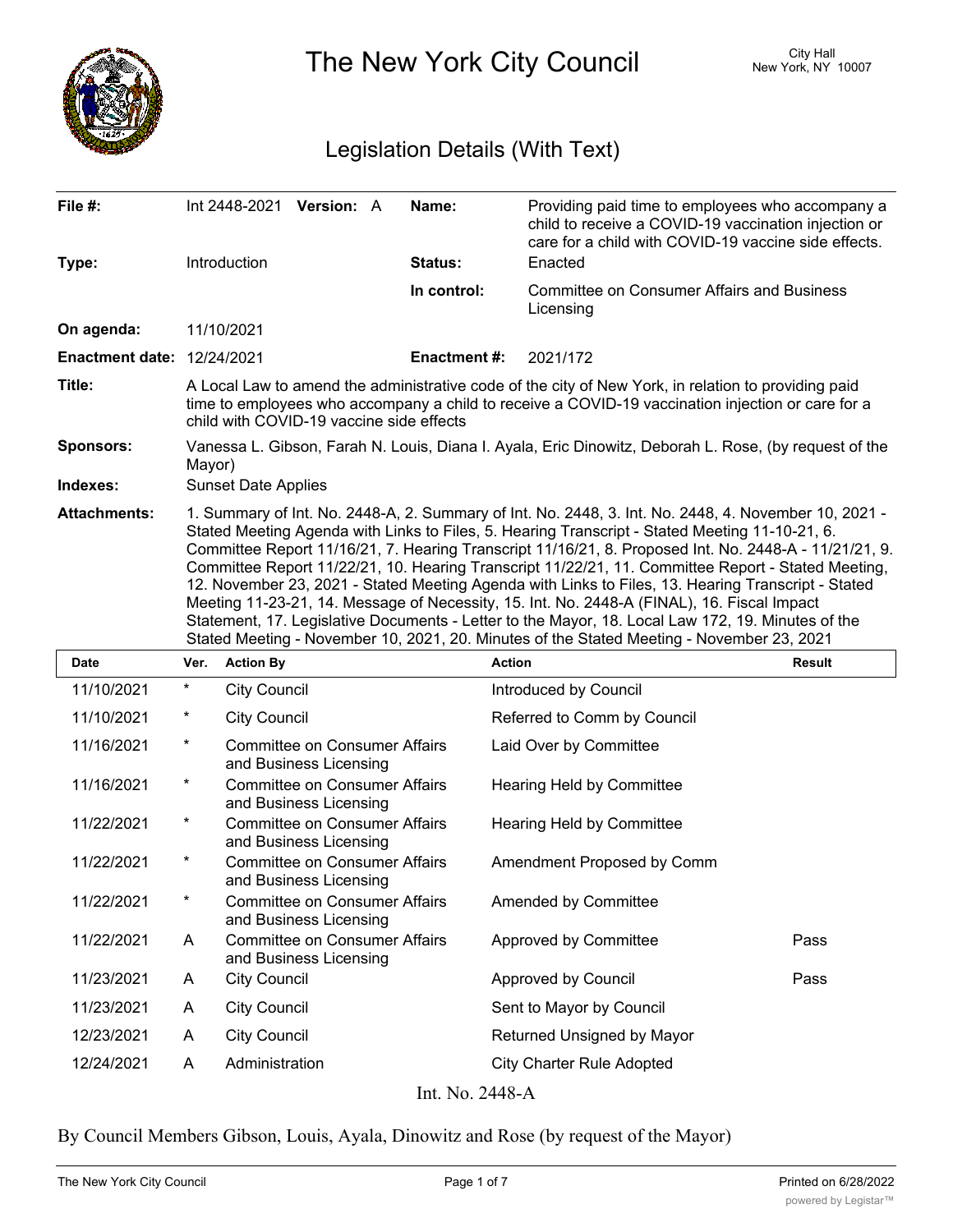A Local Law to amend the administrative code of the city of New York, in relation to providing paid time to employees who accompany a child to receive a COVID-19 vaccination injection or care for a child with COVID-19 vaccine side effects

Be it enacted by the Council as follows:

Section 1. Section 20-912 of the administrative code of the city of New York, as amended by local law number 97 for the year 2020, is amended by adding a new definition of "COVID-19 vaccination time" in alphabetical order, and the definition of "parent" is amended to read as follows:

"COVID-19 child vaccination time" shall mean paid time that an employer provides to an employee that can be used as set forth in section 20-914.1 of this chapter.

"Parent" shall mean a biological, foster, step- or adoptive parent, or a legal guardian of [an employee] a person, or a person who currently stands in loco parentis to another person or a person who stood in loco parentis when [the] an employee was a minor child.

§ 2. The heading of section 20-914 of the administrative code of the city of New York, as amended by local law number 97 for the year 2020, is amended to read as follows:

Use of safe/sick time and COVID-19 child vaccination time.

§ 3. Subdivisions c, e and f of section 20-914 of the administrative code of the city of New York, as amended by local law number 97 for the year 2020, are amended to read as follows:

c. An employer may require reasonable notice of the need to use safe/sick time or COVID-19 child vaccination time. Where such need is foreseeable, an employer may require reasonable advance notice of the intention to use such [safe/sick] time, not to exceed seven days prior to the date such [safe/sick] usage of time is to begin. Where such need is not foreseeable, an employer may require an employee to provide notice of the need for the use of [safe/sick] such time as soon as practicable.

e. An employer shall not require an employee, as a condition of taking safe/sick time or COVID-19 child vaccination time, to search for or find a replacement worker to cover the hours during which such employee is utilizing time.

f. Nothing in this chapter shall be constructed to problem taking disciplinary from taking disciplinary  $\mathcal{L}$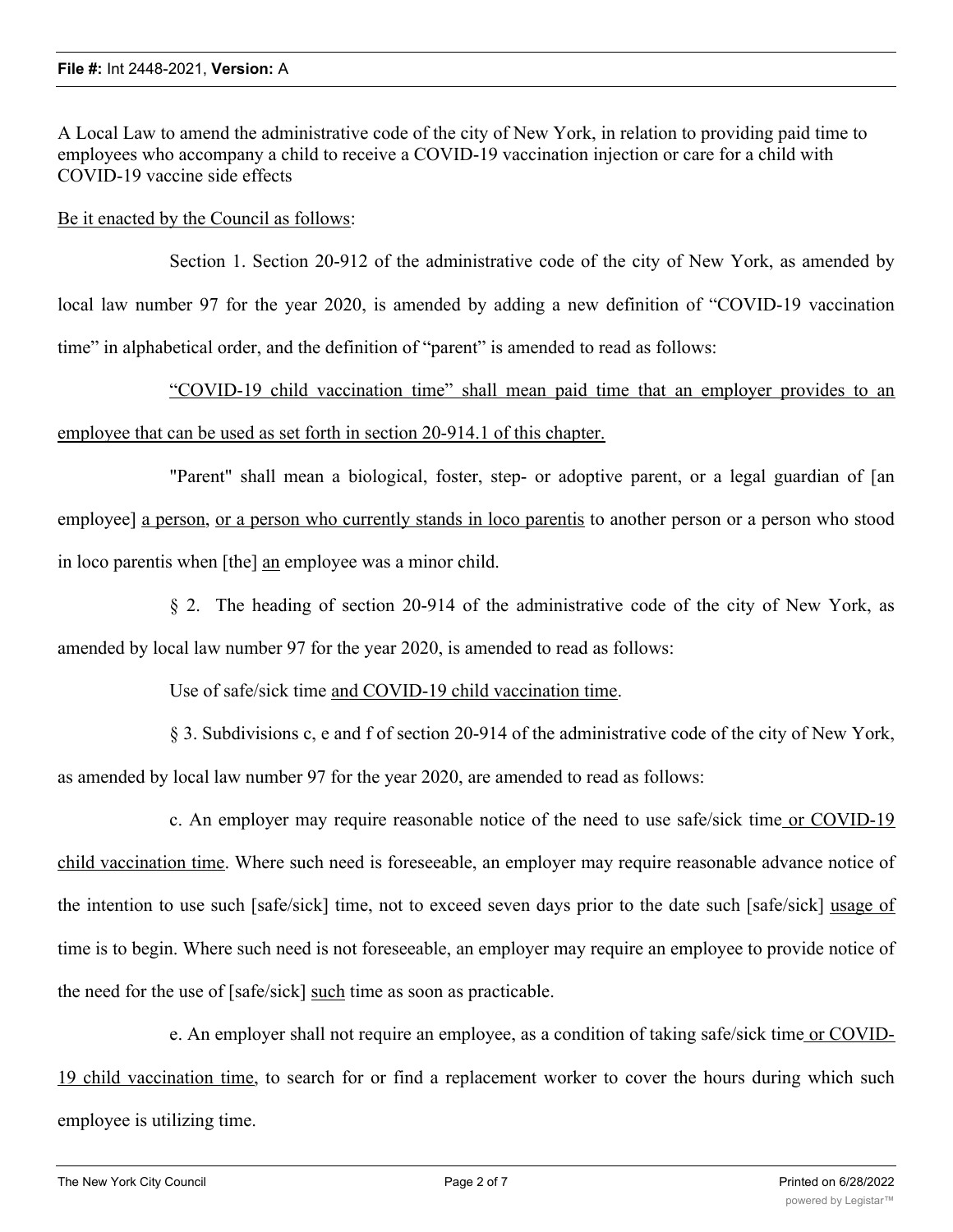## **File #:** Int 2448-2021, **Version:** A

f. Nothing in this chapter shall be construed to prohibit an employer from taking disciplinary action, up to and including termination, against a worker who uses safe/sick time provided pursuant to this chapter for purposes other than those described in this section or uses COVID-19 child vaccination time provided pursuant to this chapter for purposes other than those described in section 20-914.1.

§ 4. Chapter 8 of title 20 of the administrative code of the city of New York is amended by adding a new section 20-914.1 to read as follows:

§ 20-914.1 COVID-19 child vaccination time. a. An employee who is a parent of a child under the age of 18, or the parent of an older child who is incapable of self-care because of a mental or physical disability, shall be entitled to four hours of COVID-19 child vaccination time per vaccine injection, for each such child, for an absence from work due to any of the following reasons associated with such child's COVID-19 vaccination:

1. Accompanying such child to receive a COVID-19 vaccine injection; or

2. Caring for such child who is experiencing temporary side effects from a COVID-19 vaccine injection.

b. COVID-19 child vaccination time shall be paid at an employee's regular rate of pay at the time the time is taken, provided that the rate of pay shall not be less than the highest applicable rate of pay to which the employee would be entitled pursuant to subdivision 1 of section 652 of the labor law, or any other applicable federal, state, or local law, rule, contract, or agreement. Such rate of pay shall be calculated without allowing for any tip credit or tip allowance set forth in any federal, state, or local law, rule, contract, or agreement and shall not be charged against an employee's accrual or use of safe/sick time under this chapter. COVID-19 child vaccination time must be paid no later than the payday for the next regular payroll period beginning after the COVID-19 child vaccination time was used by the employee.

c. An employer may require that within seven days of an employee's use of COVID-19 child vaccination time, the employee provide reasonable documentation that the child for whose care the COVID-19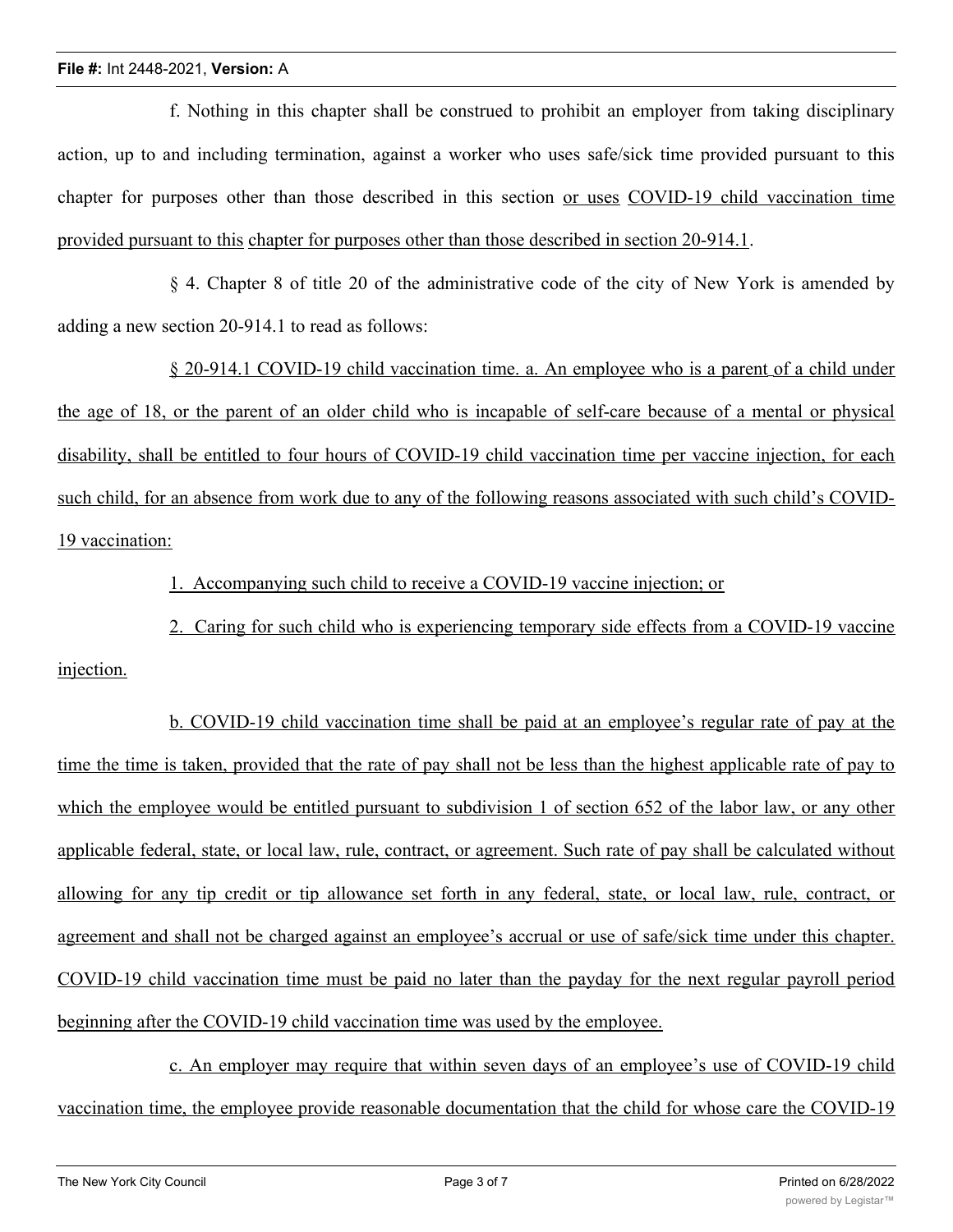## **File #:** Int 2448-2021, **Version:** A

vaccine time is claimed has received a COVID-19 vaccine injection.

d. An employer shall not require an employee to work additional hours to make up for the original hours for which such employee was absent or to search for or find a replacement employee to cover the hours during which the employee is absent pursuant to this section.

§ 5. Section 20-916 of the administrative code of the city of New York is amended by adding a new subdivision c to read as follows:

c. Notwithstanding subdivisions a and b of this section, the requirement to provide COVID-19 child vaccination time as set forth in section 20-914.1 cannot be waived.

§ 6. Subdivision c of section 20-918 of the administrative code of the city of New York, as amended by local law number 97 for the year 2020, is amended to read as follows:

c. Adverse actions include, but are not limited to, threats, intimidation, discipline, discharge, demotion, suspension, harassment, discrimination, reduction in hours or pay, informing another employer of an employee's exercise of rights under this chapter, blacklisting, and maintenance or application of an absence control policy that counts protected leave for safe/sick time or COVID-19 child vaccination time as an absence that may lead to or result in an adverse action. Adverse actions include actions related to perceived immigration status or work authorization.

§ 7. Section 20-922 of the administrative code of the city of New York, as amended by local law number 97 for the year 2020, is amended to read as follows:

§ 20-922 Encouragement of more generous policies; no effect on more generous policies.

a. Nothing in this chapter shall be construed to discourage or prohibit the adoption or retention of a [safe time or sick time] safe/sick time or COVID-19 child vaccination time policy more generous than that which is required herein.

b. Nothing in this chapter shall be construed as diminishing the obligation of an employer to comply with any contract, collective bargaining agreement, employment benefit plan or other agreement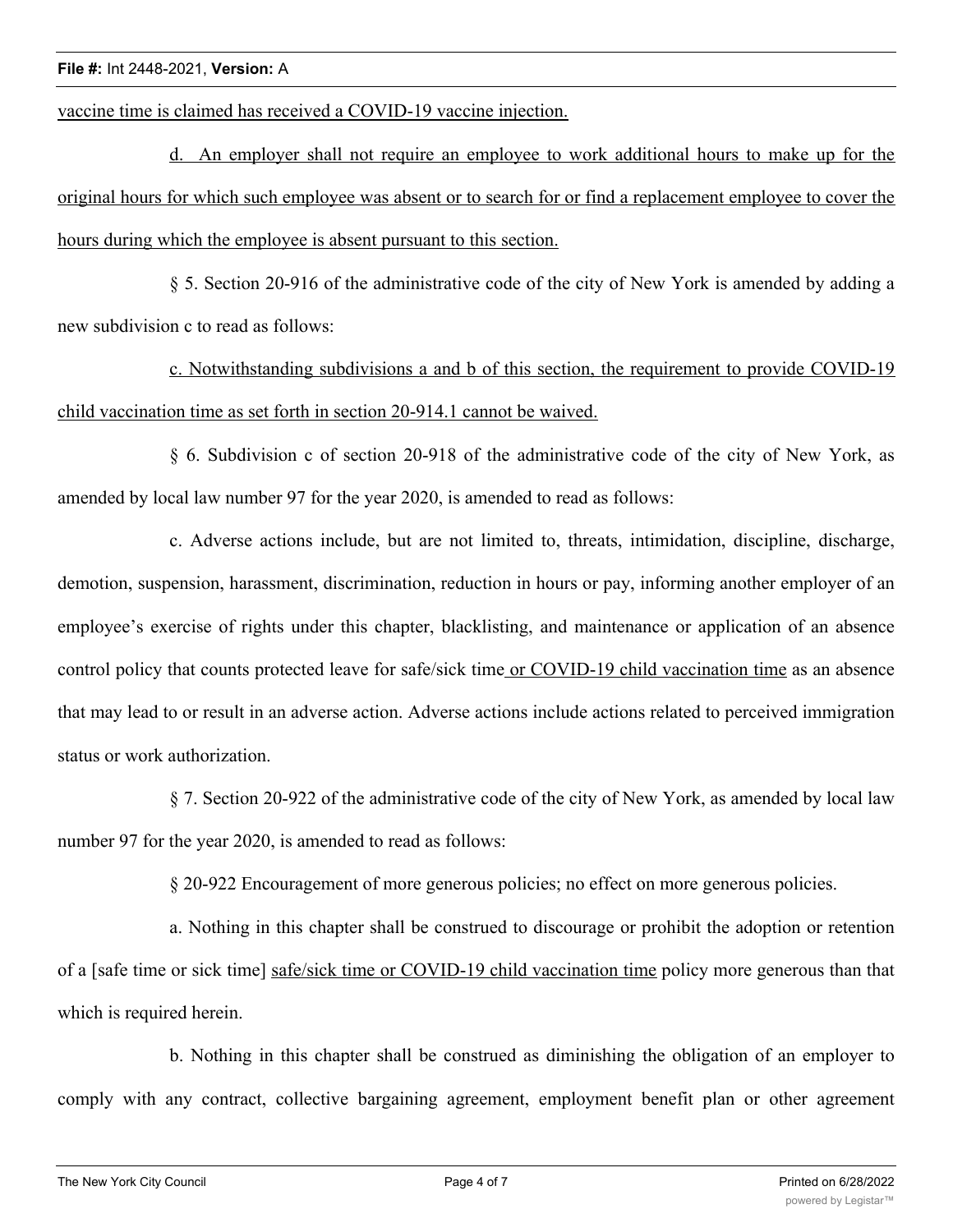providing more generous [safe time or sick time] safe/sick time or COVID-19 child vaccination time to an employee than required herein.

c. Nothing in this chapter shall be construed as diminishing the rights of public employees regarding [safe time or sick time] safe/sick time or COVID-19 child vaccination time as provided pursuant to federal, state or city law.

§ 8. Subdivision a of section 20-923 of the administrative code of the city of New York, as amended by local law number 97 for the year 2020, is amended to read as follows:

a. This chapter provides minimum requirements pertaining to [safe time and sick time] safe/sick time and COVID-19 child vaccination time and shall not be construed to preempt, limit or otherwise affect the applicability of any other law, regulation, rule, requirement, policy or standard that provides for greater accrual or use by employees of [safe time or sick time] safe/sick time or COVID-19 child vaccination time, whether paid or unpaid, or that extends other protections to employees.

§ 9. Subdivisions d and e of section 20-924 of the administrative code of the city of New York, as amended by local law number 97 for the year 2020, are amended to read as follows:

d. The department shall have the power to impose penalties provided for in this chapter and to grant each and every employee or former employee all appropriate relief. Such relief shall include: (i) for each instance of safe/sick time taken by an employee but unlawfully not compensated by the employer: three times the wages that should have been paid under this chapter or two hundred fifty dollars, whichever is greater; (ii) for each instance of safe/sick time requested by an employee but unlawfully denied by the employer and not taken by the employee or unlawfully conditioned upon searching for or finding a replacement worker, or for each instance an employer requires an employee to work additional hours without the mutual consent of such employer and employee in violation of section 20-915 of this chapter to make up for the original hours during which such employee is absent pursuant to this chapter: five hundred dollars; (iii) for each violation of section 20-918 not including discharge from employment: full compensation including wages and benefits lost, five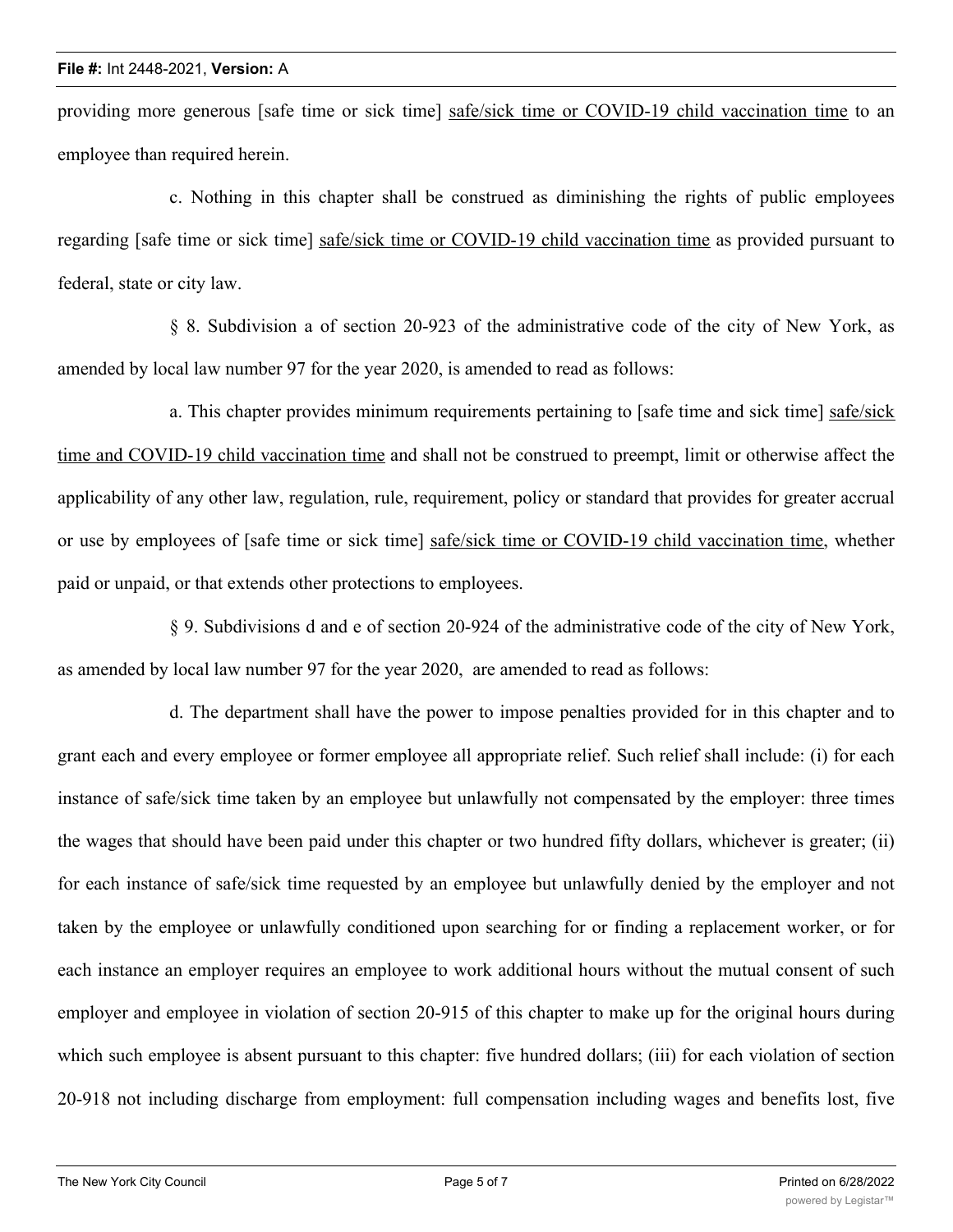## **File #:** Int 2448-2021, **Version:** A

hundred dollars and equitable relief as appropriate; (iv) for each instance of unlawful discharge from employment: full compensation including wages and benefits lost, two thousand five hundred dollars and equitable relief, including reinstatement, as appropriate; [and] (v) for each employee covered by an employer's official or unofficial policy or practice of not providing or refusing to allow the use of accrued safe/sick time in violation of section 20-913, five hundred dollars; (vi) for each instance of COVID-19 child vaccination time taken by an employee but unlawfully not compensated by the employer, three times the wages that should have been paid under this chapter or two hundred fifty dollars, whichever is greater; and (vii) for each instance of COVID-19 child vaccination time unlawfully denied or charged against an employee's paid safe/sick time accruals, five hundred dollars.

e. Any entity or person found to be in violation of the provisions of sections 20-913, 20-914, 20- 914.1, 20-915 or 20-918 of this chapter shall be liable for a civil penalty payable to the city not to exceed five hundred dollars for the first violation and, for subsequent violations that occur within two years of any previous violation, not to exceed seven hundred fifty dollars for the second violation and not to exceed one thousand dollars for each succeeding violation. Penalties shall be imposed on a per employee basis.

§ 10. a. This local law takes effect immediately and is retroactive to and deemed to have been in effect as of November 2, 2021, except that the department shall not enforce paragraph (vi) or (vii) of subdivision d of section 20-924 of the administrative code of the city of New York, as added by section nine of this local law, or subdivision e of such section 20-924, as amended by section nine of this local law, during the 60 days after it becomes law without first providing an employer with written notice of an alleged violation and 15 days to cure such alleged violation.

b. An employer may satisfy its obligation to provide COVID-19 child vaccination time to an employee who used leave time or unpaid time for purposes provided under section 20-914.1 of the administrative code between the retroactive effective date and the date of enactment of this local law by paying the employee for the COVID-19 child vaccination time used by the employee no later than the payday for the